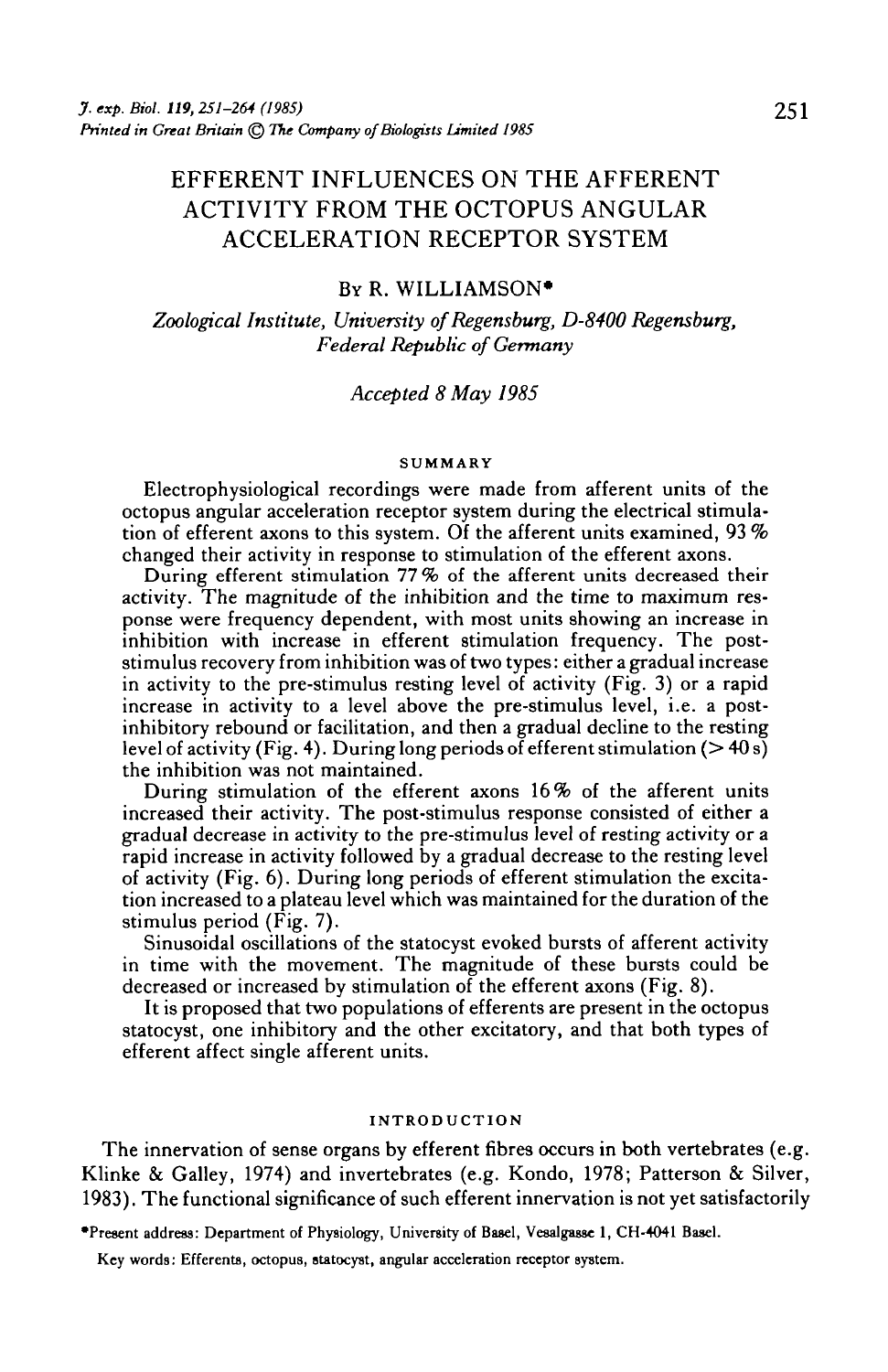understood although hypotheses proposing a tuning of the afferent system's responses (Russell & Lowe, 1983) or an exclusion of particular, predictable inputs (Piddington, 1971) are well supported. A major problem in the study of the influence of efferents in most preparations is that the number of efferent fibres present is known to be small: approximately  $8\%$  of the fibres in the monkey vestibular nerve (Goldberg  $\&$ Fernandez, 1980) and 18% in the frog vestibular nerve (Gribenski & Caston, 1974) are efferents. In the octopus however, 70-80% of the fibres in the statocyst nerves are efferents (Budelmann & Thies, 1977; Colmers, 1977; B. U. Budelmann, M. Sachse & M. Staudigl, in preparation). This may therefore be a favourable preparation to observe the action of efferents upon a complex sense organ.

The octopus statocyst contains receptor systems for the detection of linear accelerations (the macula) as well as angular accelerations (the crista). Morphological studies of the octopus crista system have shown that it closely parallels the vertebrate semicircular canal system in that the receptor system covers three almost orthogonal planes, and that it has cupulae, with underlying secondary hair cells and first-order afferent neurones (Budelmann, 1977; B. U. Budelmann, M. Sachse & M. Staudigl, in preparation). Although there are also significant morphological differences present, it has been proposed that the statocyst crista/cupula system operates in a manner similar to the semicircular canal system (Govardovskii, 1971; Maddock & Young, 1984). This view has been to a large extent confirmed by an analysis of the response characteristics of the crista afferents (Williamson & Budelmann, 1985a).

Although the efferent innervation in some gastropod molluscs (Wolff, 1970) has been shown to have an inhibitory effect on the statocyst afferents, no information is available on the influence of efferents in the more complex cephalopod statocyst. The aim of this paper is to investigate the influence of the large efferent innervation of the octopus crista on both the resting activity and the dynamic responses of the afferents. The afferent units studied are those from crista section C2 (for numbering see Budelmann, 1977). This section has been chosen because access to it is relatively easy, the majority of its units are known to have a resting level of activity (Williamson & Budelmann, 1985a) and therefore an efferent influence is likely to be more overt. Furthermore, its innervation is advantageous in that it arises from two separate nerves (Williamson & Budelmann, 1985a; B. U. Budelmann, M. Sachse & M. Staudigl, in preparation).

#### **MATERIALS AND METHODS**

Twenty-five octopuses, *Octopus vulgaris,* within the size range 80-300 g, were used in these experiments. The animals were obtained from the Gulf of Naples and maintained in a closed seawater system in Regensburg until used for experiment.

The recording arrangement was similar to that already described (Williamson & Budelmann, 1985a). Briefly, the animal was killed by decapitation and the cranial cartilage containing the statocysts was dissected out and mounted in the upright position in a wax-bottomed dish. The central nervous system was removed and a window through the cartilage was opened into the statocyst cavity to expose the statocyst sac in the area of crista section C2. A fine suction electrode  $(170 \,\mu m)$ diameter) could then be placed on the axons of crista section C2 as they leave the crista section and single unit, or few unit, afferent recordings obtained.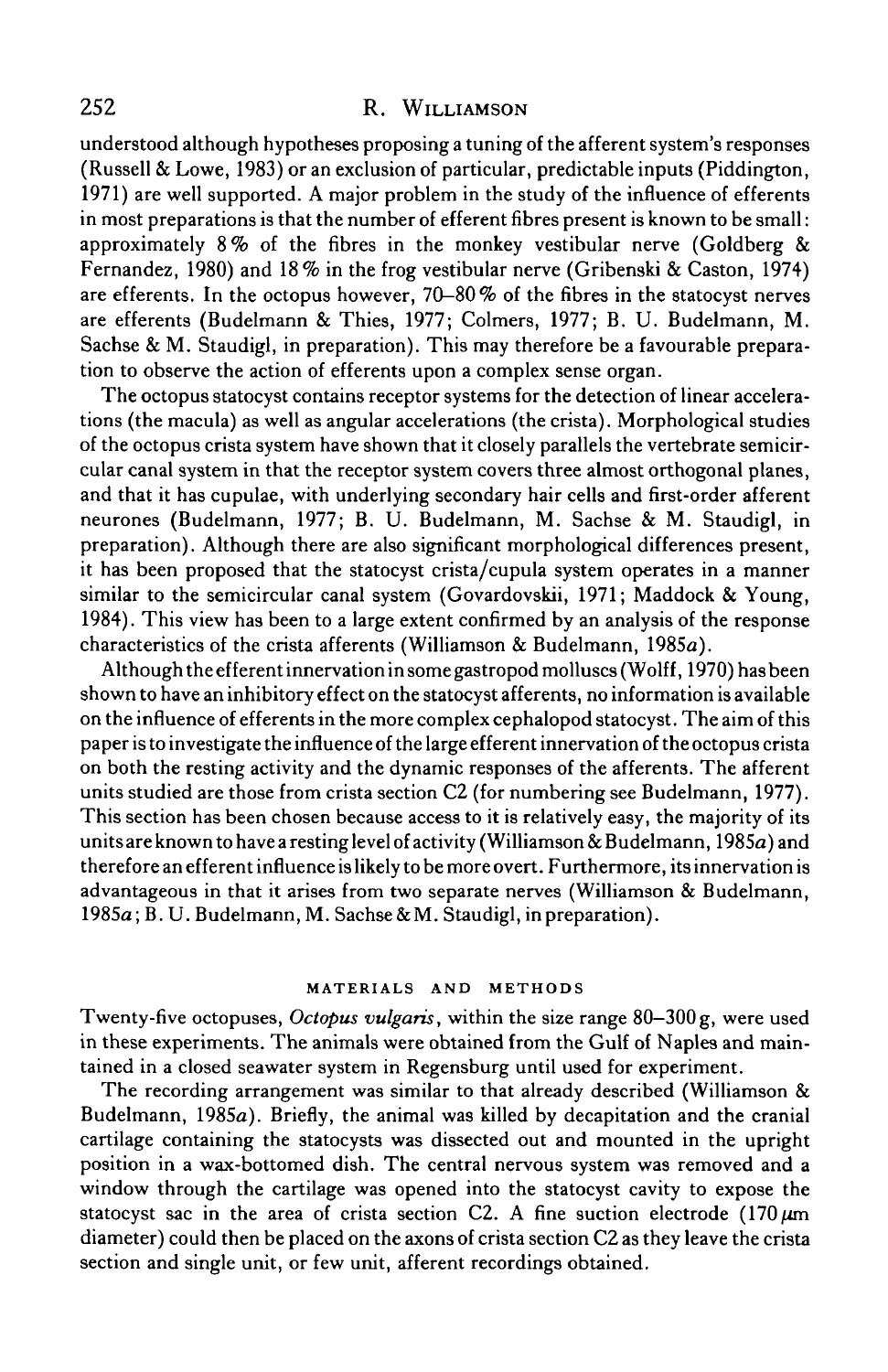## *Octopus statocyst efferents* 253

The efferent axons to crista section C2 were activated by electrically stimulating the medial crista nerve. Since crista section C2 is innervated from both the middle and anterior crista nerves it is possible to stimulate the efferents in the former and record the afferents in the latter, thus avoiding the possible antidromic activation of the afferents recorded from. In fact this problem could be surmounted and recordings were also obtained from axons contributing to the middle crista nerve. The middle crista nerve was stimulated at a position within the cranial cavity, by drawing the cut end of the nerve or a part of it, into a second suction electrode. The nerve at this point first passes through 3—5 mm of cartilage before entering the statocyst cavity. The spread of stimulus and the recorded artefact were minimized by coating the electrode with gold in a sputterer, and using this shield as the second pole of the stimulating electrode. For stimulation, trains of pulses were normally employed; the pulses were of  $0.01$  ms duration and could be varied in amplitude from  $0.1-10 \mu A$ . The frequency (10-200 Hz), duration (500 ms-120 s) and repetition rate of the pulse trains (one train every 10-300 s) could be independently varied.

The preparation, complete with recording and stimulating electrodes, was then mounted in the desired orientation, usually in the normal upright position (cf. Messenger, 1969), on a rotation device capable of oscillating the statocysts in the pitch plane (see Williamson & Budelmann, 1985a).

The afferent activity recorded from crista section C2, a signal indicating the orientation of the statocyst, the pulse sequence used for stimulating and a voice commentary were recorded on an FM tape recorder for subsequent analysis. For the construction of peri-stimulus time (PST) histograms, the afferent activity was, where necessary, passed through a window discriminator to ensure single unit analysis, and then to a Nicolet laboratory computer system.

The standard experimental procedure consisted of obtaining a single unit recording from a C2 afferent, usually showing a resting level of activity, and then electrically stimulating the medial crista nerve. If no response to the shock sequence was observed the position of the stimulating electrode on the medial crista nerve was altered, thus stimulating other fibres, and a further shock sequence applied. Where a response was obtained, the amplitude, frequency of shocks and the duration of the shock train were sequentially varied and the unit's responses observed. Finally, the preparation was sinusoidally oscillated in the pitch plane (0-24 Hz frequency, 8° amplitude) and a further shock sequence was applied.

#### RESULTS

Recordings were obtained from 81 afferent units in crista section C2 of the octopus statocyst. With the statocyst in the normal upright position the units showed resting levels of activity that varied from less than 1 impullse  $s^{-1}$  to 95 impulses  $s^{-1}$  (averaged over 80s). All of these units showed an increase in activity during the head-up part of an applied sinusoidal oscillation of the statocyst in the pitch plane and could thus be identified as recordings from first order afferent neurones in contact with ventrally polarized, secondary hair cells (Budelmann, 1977; B. U. Budelmann, M. Sachse & M. Staudigl, in preparation; Williamson & Budelmann, 1985a).

Electrical stimulation of the middle crista nerve produced a change in the activity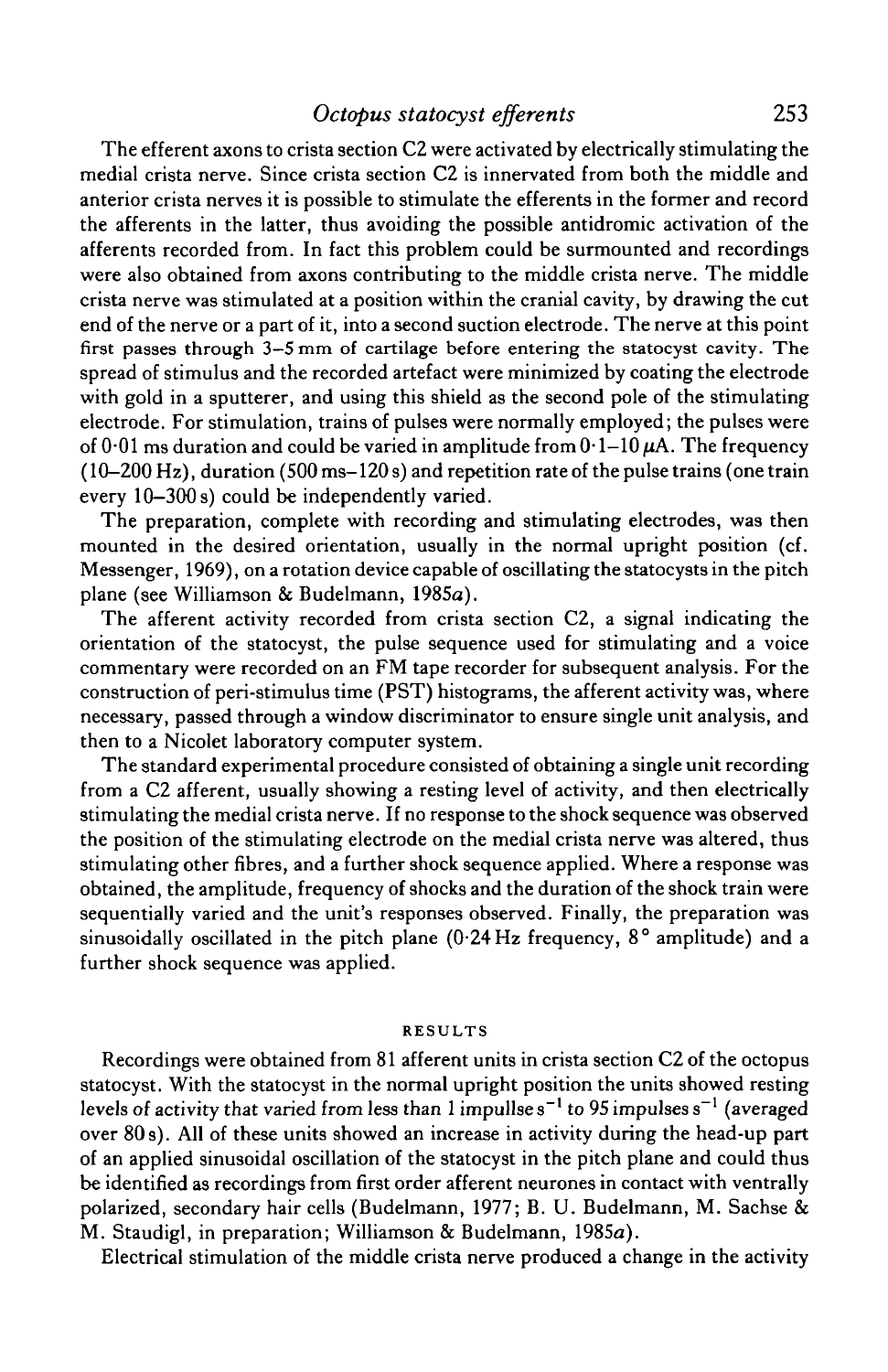patterns of 75 (93 %) of the units recorded from. In addition to these 81 units, other afferent units were found that responded in a one-to-one manner to the stimulus shock, with steady delays of between  $0.8$  and  $2.2$  ms, and reliably followed the stimulus up to a frequency of at least 200 Hz. Since this appeared to be a direct antidromic activation of the units they were not included in this analysis.

## *Inhibition*

The commonest response of the crista afferent units to the electrical stimulation of the medial crista nerve was a decrease - here termed an inhibition-of the resting activity. This was observed as a partial or total inhibition of activity in 77 *%* of the afferents examined. Fig. 1. shows an example of total inhibition during the shock train, followed by a slow return to the original level. Such responses did not usually occur as all-or-nothing responses at a distinct stimulus threshold. Instead, a gradual increase in the amplitude of the shock produced at some point a small inhibition of the unit's activity; this became more pronounced with increasing stimulus amplitude, until a point was reached where a further increase in stimulus amplitude produced no further increase in the level of inhibition.

The magnitude of the inhibitory response was also dependent on the frequency of the pulse train stimulus. Whereas single shocks had no overt effect on the level of resting activity of an afferent unit, stimulus rates as low as 10 Hz could produce an inhibition. In most cases an increase in stimulus resulted in an increase in the level of inhibition, at least up to a frequency of  $200 \text{ Hz}$  – the highest frequency used in these experiments. However, in 16 % of the afferent units showing an inhibitory response, an increase in stimulus frequency at first led to an increase in inhibition up to a frequency of about 125 Hz, but thereafter any further increase in stimulus frequency produced either no increase, or a decrease in the magnitude of the response. An example of this latter type of response can be seen in Fig. 2, where PST histograms of the response at different stimulus frequencies are shown. Each histogram is the sum of four stimulus repetitions.

The time taken for the maximum level of inhibition to be reached for a given stimulus was fairly constant for different units but varied with the frequency of the applied stimulus. As can also be seen in Fig. 2, at low stimulus frequencies there was a gradual decrease in activity. However, at higher stimulus frequencies, maximum



Fig. 1. Inhibition of the resting activity from a crista afferent unit of *Octopus vulgaris* by electrical stimulation of efferent axons. Resting activity =  $17$  impulses  $s^{-1}$ . Stimulation duration is indicated in the lower trace. The small units seen during the stimulus are stimulus artefacts. Stimulus 50-Hz pulses for 500 ms.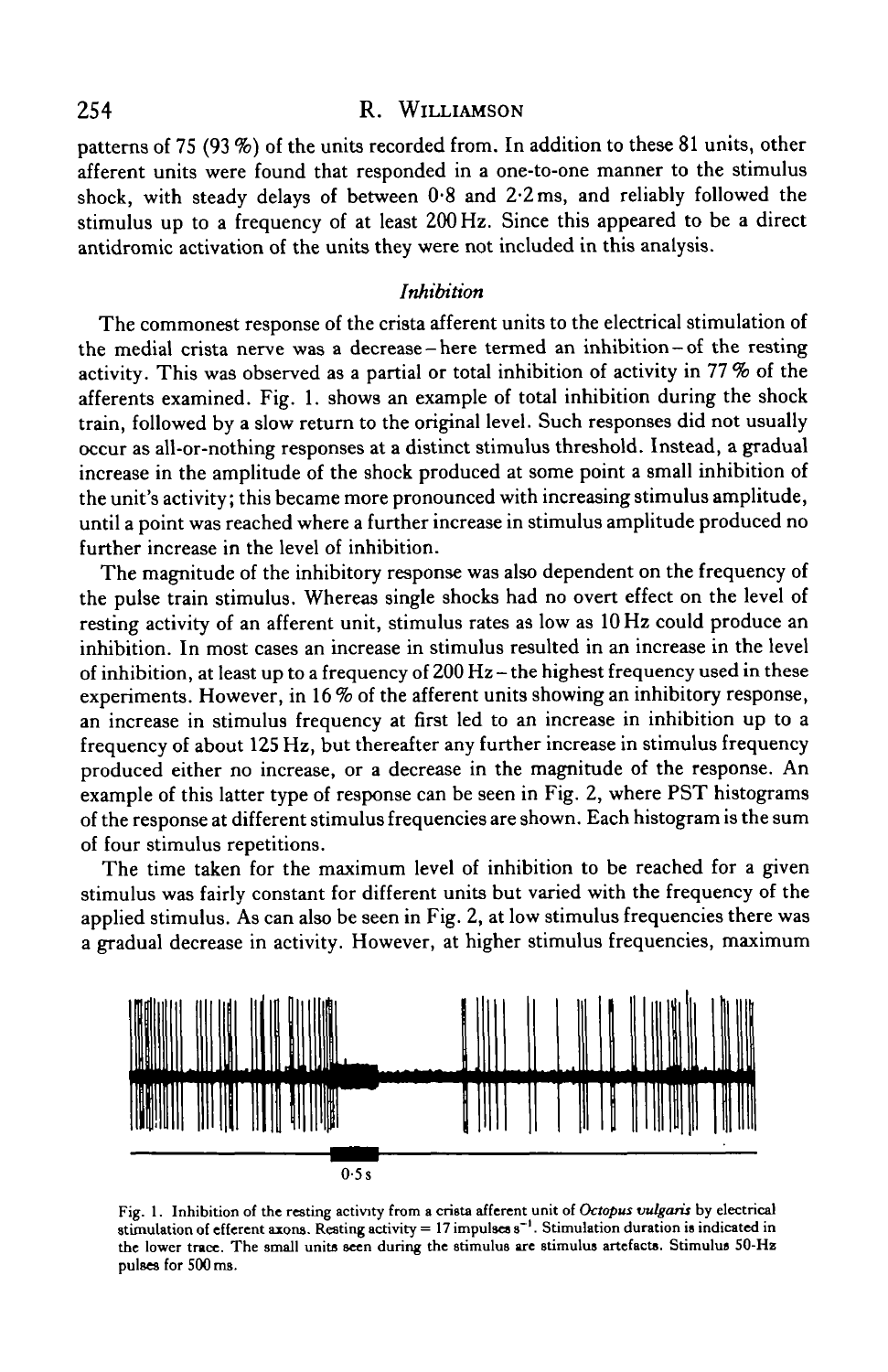

Fig. 2. Inhibition of criata afferents and the effect of efferent stimulation frequency. PST histograms showing the effect of different frequencies of efferent stimulation on a single unit's resting activity. The stimulus duration in each case is 6 s, as indicated on the time axis, with stimulus frequencies of 25, 100, ISO and 200 Hz. Each histogram is the sum of four repetitions. Bin width, 400 ms.

inhibition occurred much more quickly; the time taken for this to occur varied from  $1.2$ s at 50 Hz to  $0.12$ s at 200 Hz.

The time taken for a unit's activity to return to the pre-stimulus level of activity after a stimulus sequence varied considerably for different units. This can be seen from Fig. 3 where the response of four different units to a similar shock sequence are shown as PST histograms. It can be seen that although the activity of each unit was to a large extent inhibited within  $1.2$  s of the start of the stimulus, the recovery time could vary from  $0.8$  s to over  $8$  s.

## *Post-stimulus facilitation*

The situation is further complicated in that  $62\%$  of the afferent units showing an inhibitory response to stimulation of the efferents, displayed a pronounced poststimulus increase in their activities to levels above the pre-stimulus levels. This poststimulus rebound or facilitation could occur even in units with very low levels of resting activity. (Fig. 4). The magnitude of this response showed considerable variation between different units and although the time taken to reach the maximum level of activity was less than  $1.2$ s, the time taken to return to the pre-stimulus level was very variable, often more than 20 s (Fig. 4).

The ability of efferent stimulation to maintain inhibition over a long period was tested by applying a train of shocks of over 40 s duration. After an initial period of inhibition, varying from 4 to 33 s for different units, the level of activity during the applied stimulus gradually increased, often exceeding the pre-stimulus level. The length of the inhibitory period within the stimulus sequence could usually be increased by increasing the stimulus frequency or by increasing the amplitude of the stimulus. For example, in Fig. 5, although the initial stimulus amplitude of  $1 \mu A$ (upper histogram) was sufficient to inhibit totally the activity of the unit, the duration of this period of inhibition was increased by increasing the stimulus amplitude to  $4 \mu A$ (lower histogram). It can also be seen that the post-stimulus increase in activity was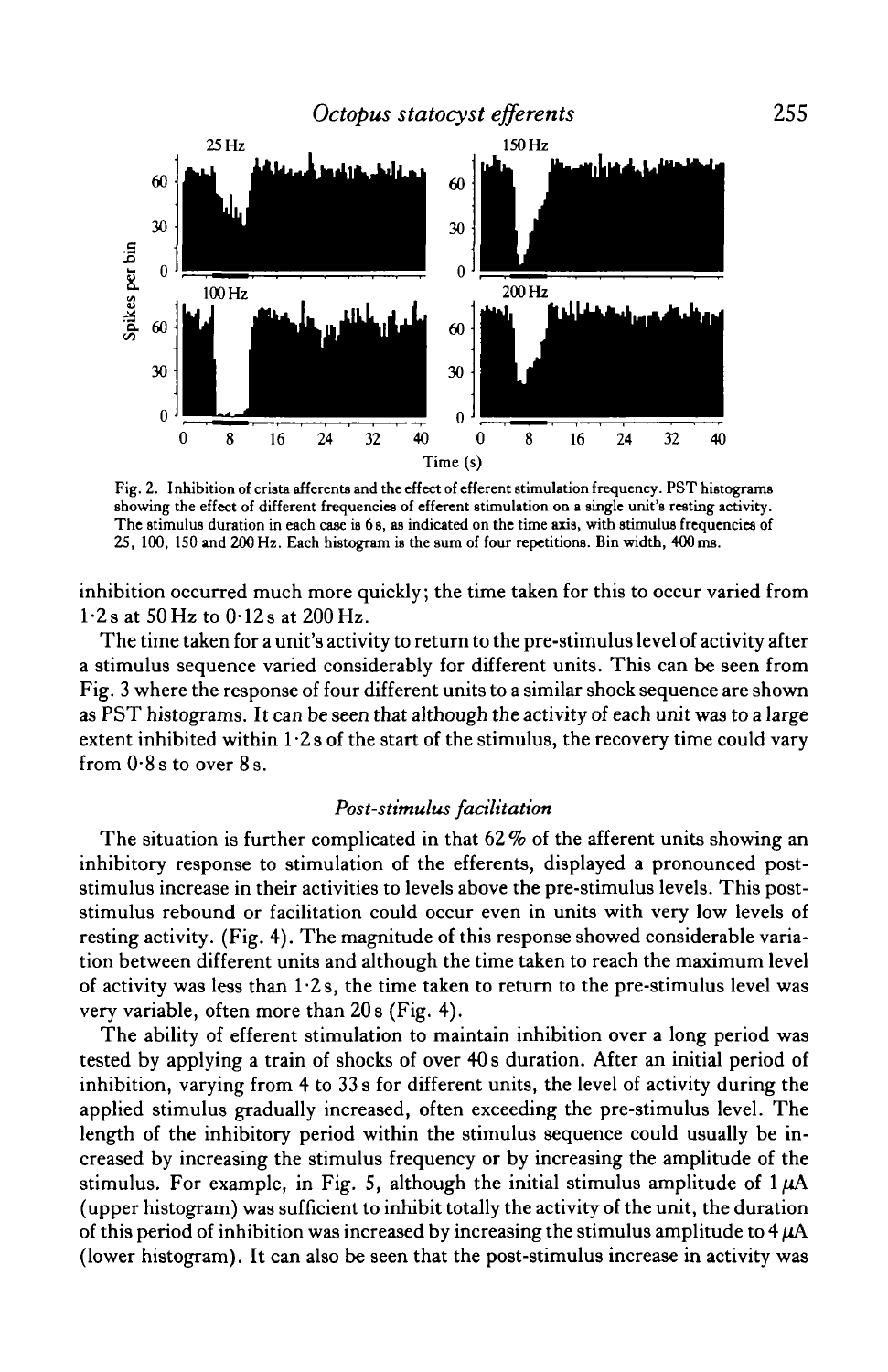

Fig. 3. Inhibition of crista afferent resting activity and post-stimulus recovery. PST histograms from four different units inhibited by efferent stimulation showing the variation in recovery times from the stimulus. Bin width, 4O0ms; stimulus, 50-Hz pulses for 6s.



Fig. 4. Inhibition of crista afferent resting activity and post-stimulus facilitation. PST histograms from four different units showing post-stimulus facilitation and the variability in recovery time. Note that a strong post-stimulus facilitation can occur in units showing very little resting activity. Bin width, 400 ms; stimulus, 50-Hz pulses for 6s.

increased by the increase in shock amplitude. A post-stimulus increase in activity was always seen when long duration  $(> 40 s)$  stimuli were applied.

#### *Excitation*

Although the majority of the crista afferent units recorded from showed an initial inhibitory response to stimulation of the medial crista nerve,  $16\%$  of the afferents were found to show an initial increase in the level of activity; this will here be termed an excitation. In Fig. 6 it can be seen that the time from stimulus onset to peak response was often longer, and much more variable, than the equivalent time to peak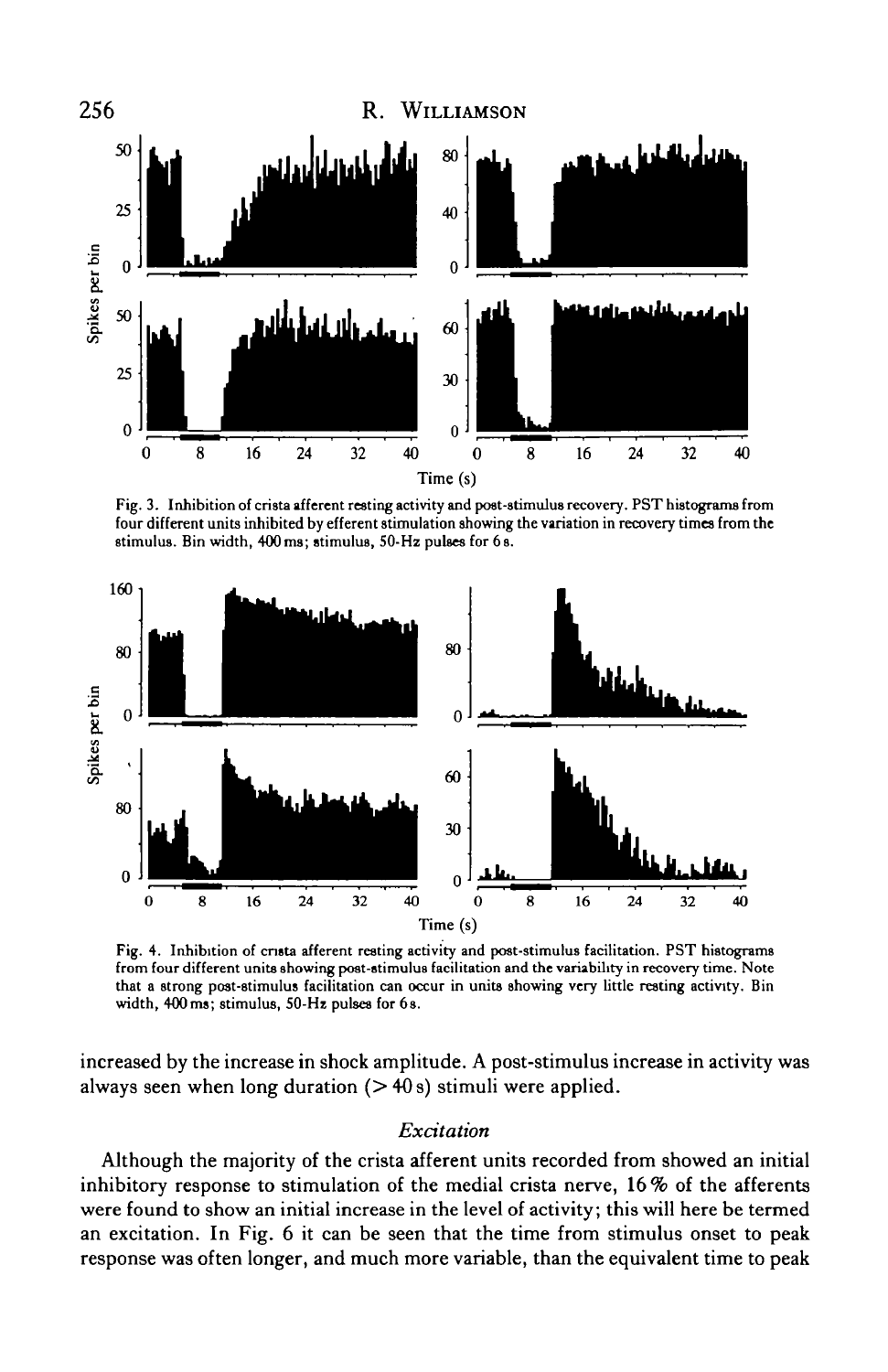

Fig. 5. Long duration efferent stimuli and the effect on crista afferent resting activity of stimulus magnitude. PST histograms from the same unit showing that inhibition is not maintained during long periods of efferent stimulation. Increasing the amplitude of the stimulus pulses from 1 *pA* (upper histogram) to  $4\,\mu$ A (lower histogram) increases the period of inhibition and also the size of the poststimulus facilitation. Bin width, 1 s; stimulus, 50-Hz pulses for 80s.

inhibition. This response time could be decreased by increasing the stimulus frequency. The time taken to return to pre-stimulus level of activity after the stimulus was very variable and in some cases (see right histograms) a post-stimulus facilitation could also occur in units showing an initial excitatory response.

As demonstrated in Fig. 7, stimulus trains of long duration  $($ >40s) applied to this type of unit resulted in a steady increase in activity until a plateau level was reached; this was then maintained until the end of the stimulus train and was followed by a gradual decline in activity to the pre-stimulus level.

#### *Oscillations*

The increases or decreases in activity of the crista afferent units resulting from stimulation of the medial crista nerve were effective not only upon the resting levels of activity but also on the dynamic responses of the afferent units to an imposed sinusoidal oscillation of the preparation in the pitch plane.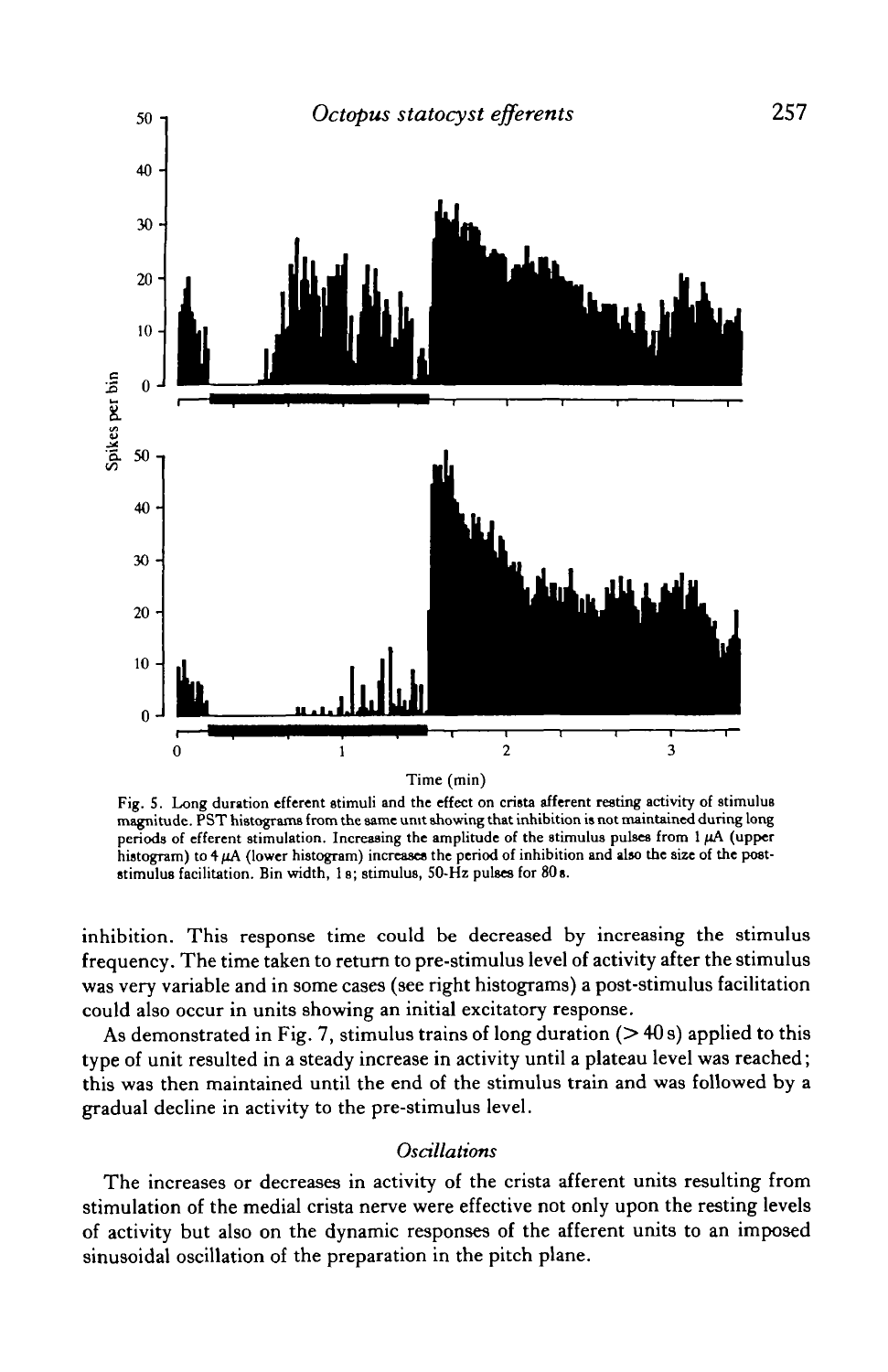

Fig. 6. Excitation of crista afferents and post-stimulus recovery. PST histograms from four different units showing an increase in their resting activity during efferent stimulation. Note that in the two histograms on the right a post-stimulus increase in activity is also present. Bin width, 400 ms; stimulus, 50-Hz pulses for 6 s.



Fig. 7. Excitation of crista afferents during long efferent stimulation. PST histogram showing the effect of a long period of efferent stimulation upon a unit excited by efferent stimulation. Bin width, 1 s; stimulus, 50-Hz pulses for 40 s.

The upper PST histogram of Fig. 8, from a unit that showed an inhibition of its resting activity to electrical stimulation, shows that the repetitive activity pattern of the unit to the mechanical oscillation was inhibited during the period of electrical stimulation. This was followed by a small post-stimulus increase in the level of the response to the oscillation.

The lower PST histogram of Fig. 8, from a unit that increased its activity in response to stimulation, shows that the level of response to the oscillation was increased during the period of electrical stimulation and that this was here followed by an additional post-stimulus increase in activity which gradually declined to the original pre-stimulus level.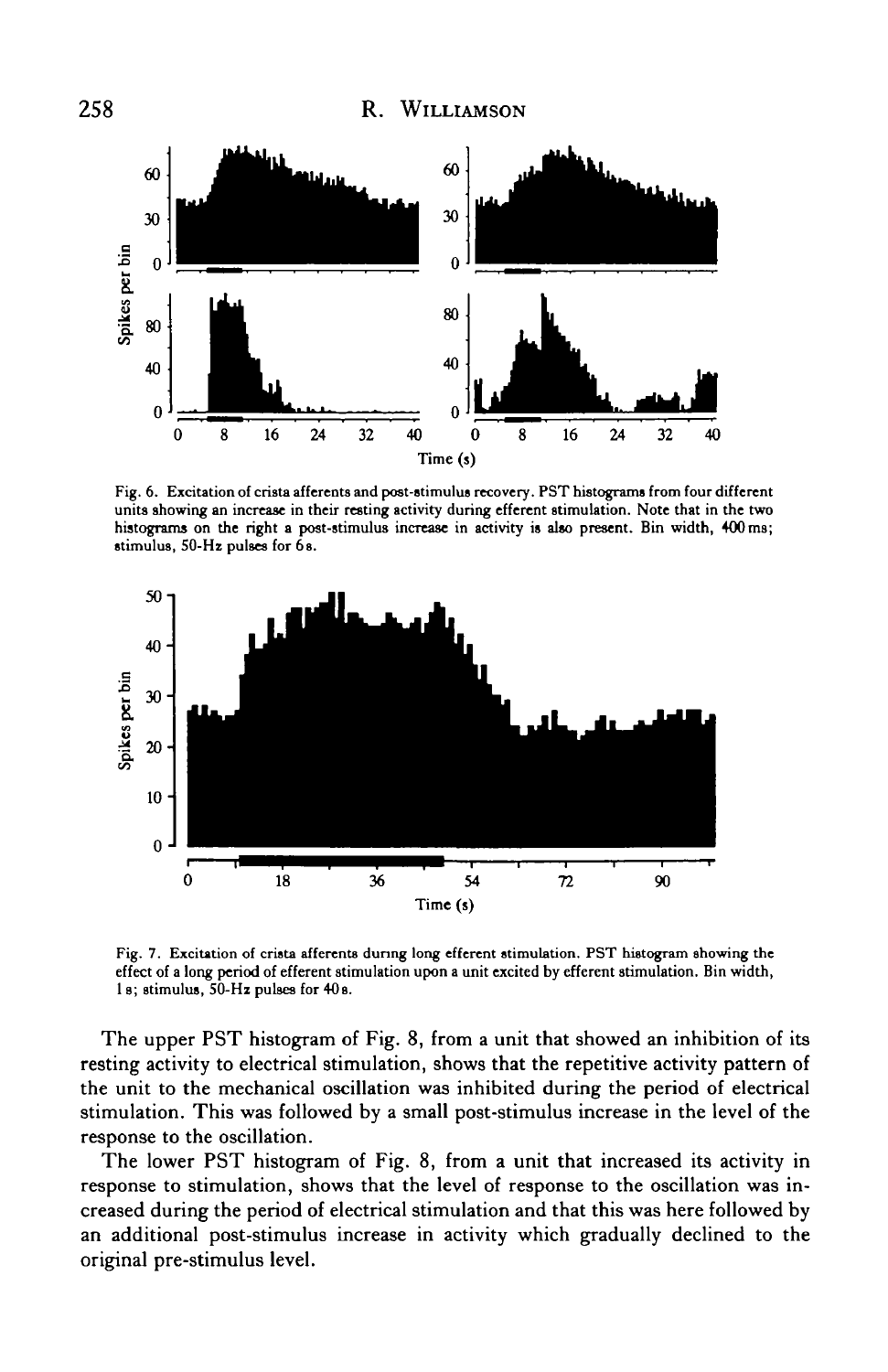

Fig. 8. Response of crista afferents to mechanical oscillations and efferent stimulation. PST histograms from two units, one inhibited (upper histogram) and the other excited (lower histogram) by efferent stimulation, showing their responses to imposed mechanical, sinusoidal oscillations of the statocyst in the pitch plane combined with a period of efferent stimulation. Bin width, 400ma; efferent stimulus, 50-Hz pulses for 8 5 s; frequency of sinusoidal oscillation, 024 Hz, amplitude, 8°.

#### *Multi-unit recordings*

In some recordings, on the basis of differences in spike amplitude, the activities of two or three different units could be discerned and their individual responses to the same stimulus sequence observed. In such cases it was usually seen that the units differed in their response to the stimulus. Units in the same recording could differ in the amplitude of stimulus necessary to evoke a response, in the time taken to reach peak response, or in the time to recover from a stimulus, or even in the polarity of the response (i.e. one unit inhibited and another excited). In addition, during long duration stimuli, different units remained inhibited for different lengths of time.

#### DISCUSSION

These experiments have demonstrated that it is possible to increase or decrease the activity levels of afferent units in the angular acceleration receptor system of the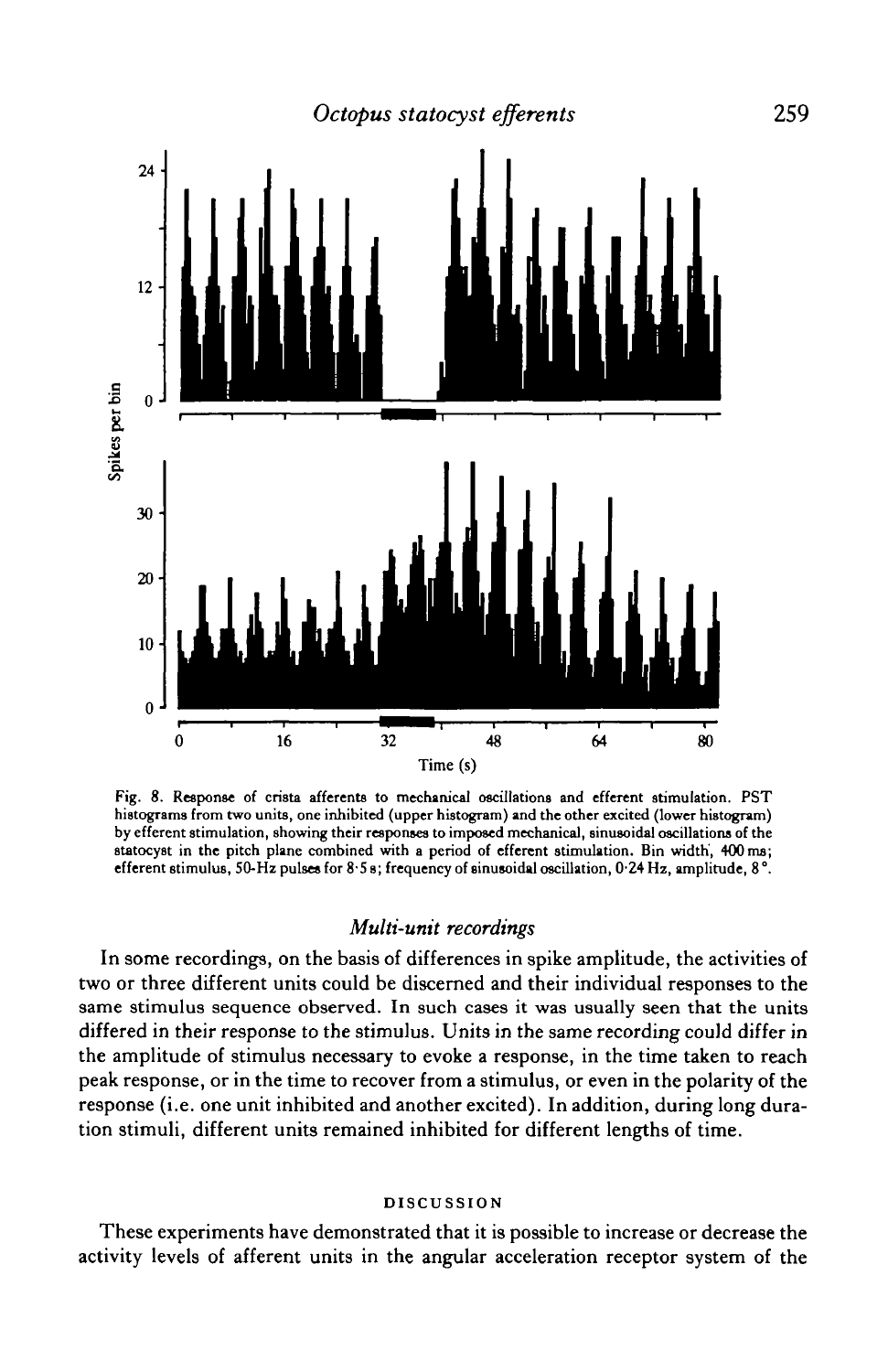octopus by stimulating efferent fibres. Although the investigation has been concerned only with afferents from crista section C2 of the statocyst, it is likely that the other crista sections have similar responses as they are similarly innervated by efferents (Budelmann & Young, 1984; B. U. Budelmann, M. Sachse & M. Staudigl, in preparation). However, there are small morphological and physiological differences between the crista sections, particularly between the odd and even numbered sections (Williamson & Budelmann, 19856) and it is possible that the relative proportions of inhibitory and excitatory efferents differ between crista sections.

The fact that almost all  $(93\%)$  of the afferent units recorded from showed a response to stimulation of the medial crista nerve is not surprising, since the vast majority of the axons (75 *%)* in the nerve are believed to be efferents (B. U. Budelmann, M. Sachse & M. Staudigl, in preparation). In addition, the efferent fibres form a plexus that runs beneath the crista (Young, I960; B. U. Budelmann, M. Sachse & M. Staudigl, in preparation) and so it is likely that a single efferent fibre makes contact with more than one afferent unit.

In the vertebrate vestibular system the percentage of efferent fibres is much smaller. Only 8 % of the fibres in the vestibular nerve are estimated to be efferent in the monkey (Goldberg & Fernandez, 1980) and a figure of 18 % has been suggested for the frog (Gribenski & Caston, 1974). The influence of these few fibres can be widespread, with 80 % of the vestibular afferent units in the frog being influenced by efferents (Rossi, Prigoni, Valli & Casella, 1980) and 77% in the squirrel monkey (Goldberg & Fernandez, 1980), although only 8% of the frog semicircular canal afferents are influenced by the activation of efferents (Dieringer, Blanks & Precht, 1977).

In octopus the commonest effect of the crista efferents was an inhibition of the activity of the afferent units (e.g. Fig. 1) and this has also been found to be the most widespread effect seen in the vertebrate semicircular canal system (Scala, 1965; Dieringer *et al.* 1977). However, recent work has shown that there can also be an excitatory efferent effect in the vertebrate system, of a type similar to that reported here (Hartman & Klinke, 1980; Rossi *et al.* 1980).

The method of stimulation used in the present experiments to activate the fibres of the medial crista nerve is likely to have stimulated a large number of efferent fibres. Since no distinct amplitude threshold was found for the onset of an efferent effect, it is probable that the increase in response, seen with increasing stimulus amplitude, was due to the recruitment of more efferent fibres. Thus, since the recordings were from single units, multiple efferents innervate a single afferent unit and this is in agreement with the morphological findings of B. U. Budelmann, M. Sachse & M. Staudigl (in preparation). Further, although increasing the stimulus amplitude was never seen to change the polarity of the response, i.e. inhibitory to excitatory or *vice versa,* it is possible that both inhibitory and excitatory influences impinged on the same afferent unit. This could explain the large post-stimulus increase in activity seen after both inhibitory and excitatory responses to stimulation (Figs 4, 6). If this post-stimulus increase had only occurred in units showing an inhibitory response then one could envisage this as a post-stimulus inhibitory rebound, perhaps due to the rebound of the suppressed generator potential. However, since it also occurred after an excitatory response (Fig. 6), it is likely that during the stimulus there was, in addition to the overt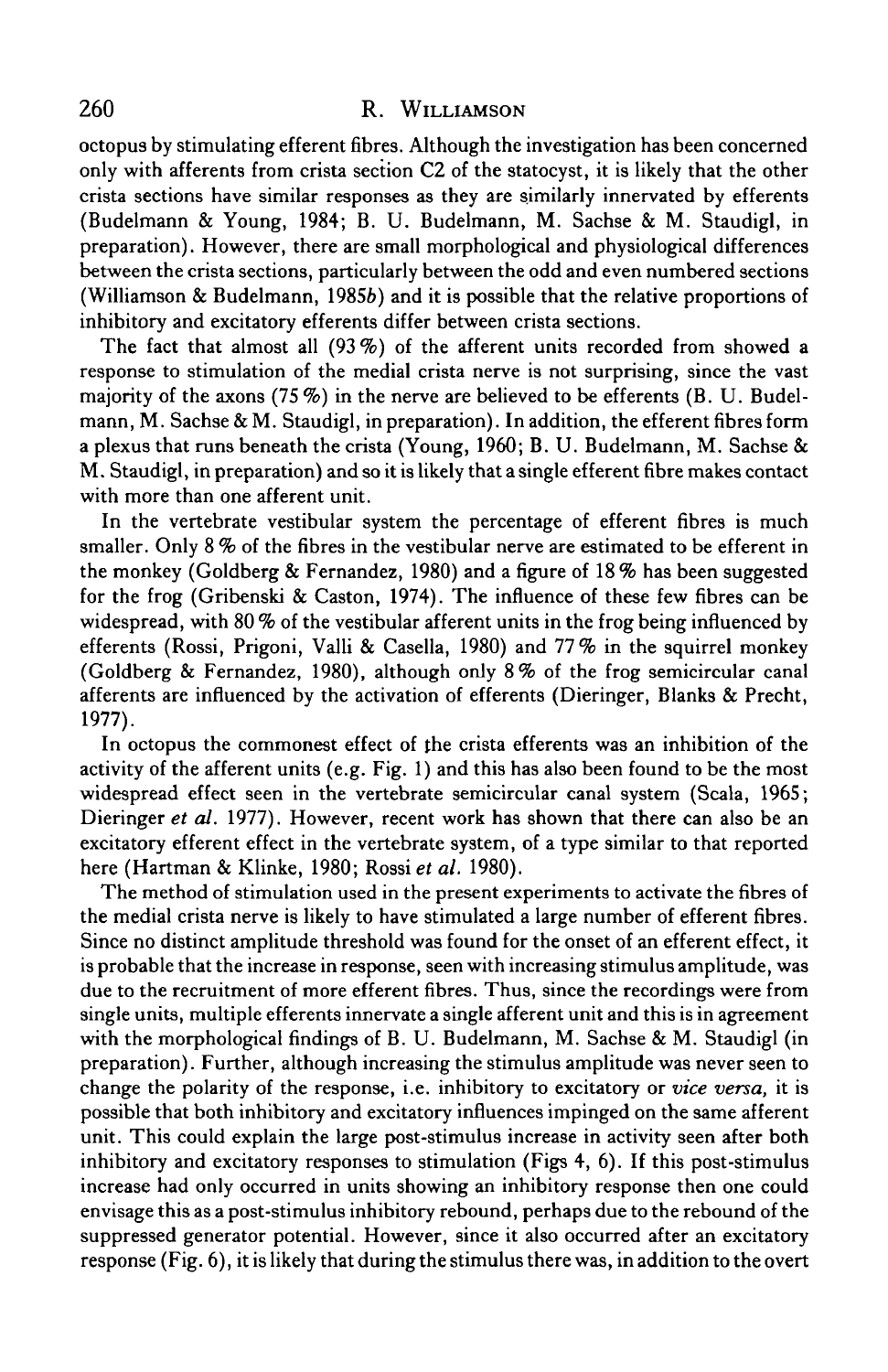excitatory response, a level of inhibition present and that at the end of the stimulus this was released and either the excitatory effect more obviously expressed or the inhibitory rebound summed with the excitation to produce an additional increase in activity.

The view that both inhibitory and excitatory efferents exert an influence over the afferent responses would also explain the large variation in response time constants observed, especially the post-stimulus recovery times. Here, each response would be a mixture of influences, with the final effect being determined by the relative number of inhibitory and excitatory efferents that were activated by the stimulating electrode, and the relative strengths of the synaptic contacts of the efferents upon the afferent unit. The fact that the inhibitory response was encountered more often than the excitatory one suggests that there are more inhibitory efferents present in the nerve, or that they were preferentially activated, or that they are more effective.

Further evidence to support this view of the afferents being dually innervated by inhibitory and excitatory efferents comes from the results of the long stimulus duration experiments. In responses where an initial inhibitory effect was seen, this inhibition was gradually replaced, within 4-33 s, by an excitation that could excite the unit's activity to above the pre-stimulus level. The overall response observed could therefore have been due to a weakening of the inhibition, perhaps due to synaptic fatigue, and/or to a steady increase in effectiveness of the excitation upon the same receptor unit. The latter would suggest that excitation and inhibition have different time constants; this would also contribute to the variability of response time constants seen. Since a plateau level was reached during long duration stimulation of units showing an excitatory response, it is clear that the effectiveness of this excitatory type of efferent does not diminish with time in the same way as the inhibitory influence.

Although in mammals the vestibular efferents are believed to originate bilaterally from an area near the vestibular nucleus (Gacek & Lyon, 1974; Goldberg & Fernandez, 1980), in octopus the efferents stem from at least two different areas of the brain, the pedal lobe and the magnocellular lobe, with very little contralateral crossover (Young, 1971; Budelmann & Young, 1984). These two lobes have been assigned different functional properties, the former being a lower motor centre and the latter a complex relay centre involved in organizing escape reactions (cf. Wells, 1978), and it is tempting to consider that the two types of efferents, excitatory and inhibitory, might arise separately from these different areas in the brain.

It is not yet clear why, in some cases (Fig. 2), the applied stimulation was less effective at shock frequencies greater than 125 Hz. The antidromic firing seen in some units indicated that they could follow stimulation, one-to-one, up to at least 200 Hz, and although some small efferent fibres could have different characteristics, it seems unlikely that this effect is due to a limitation in spike conduction. It is more probable that the high frequency failure of some cells is due to differences in the properties of their synaptic connections or of the postsynaptic cells. It has been shown for both the statocyst macula (Colmers, 1977) and the crista (B. U. Budelmann, M. Sachse & M. Staudigl, in preparation) that the efferents make synaptic contacts with the hair cells and/or with the first order afferent neurones. This difference in target cell could be responsible for the difference in frequency response. In addition, there are three types of ventrally polarized hair cells in crista section C2, the 'large hair cells', the 'fairly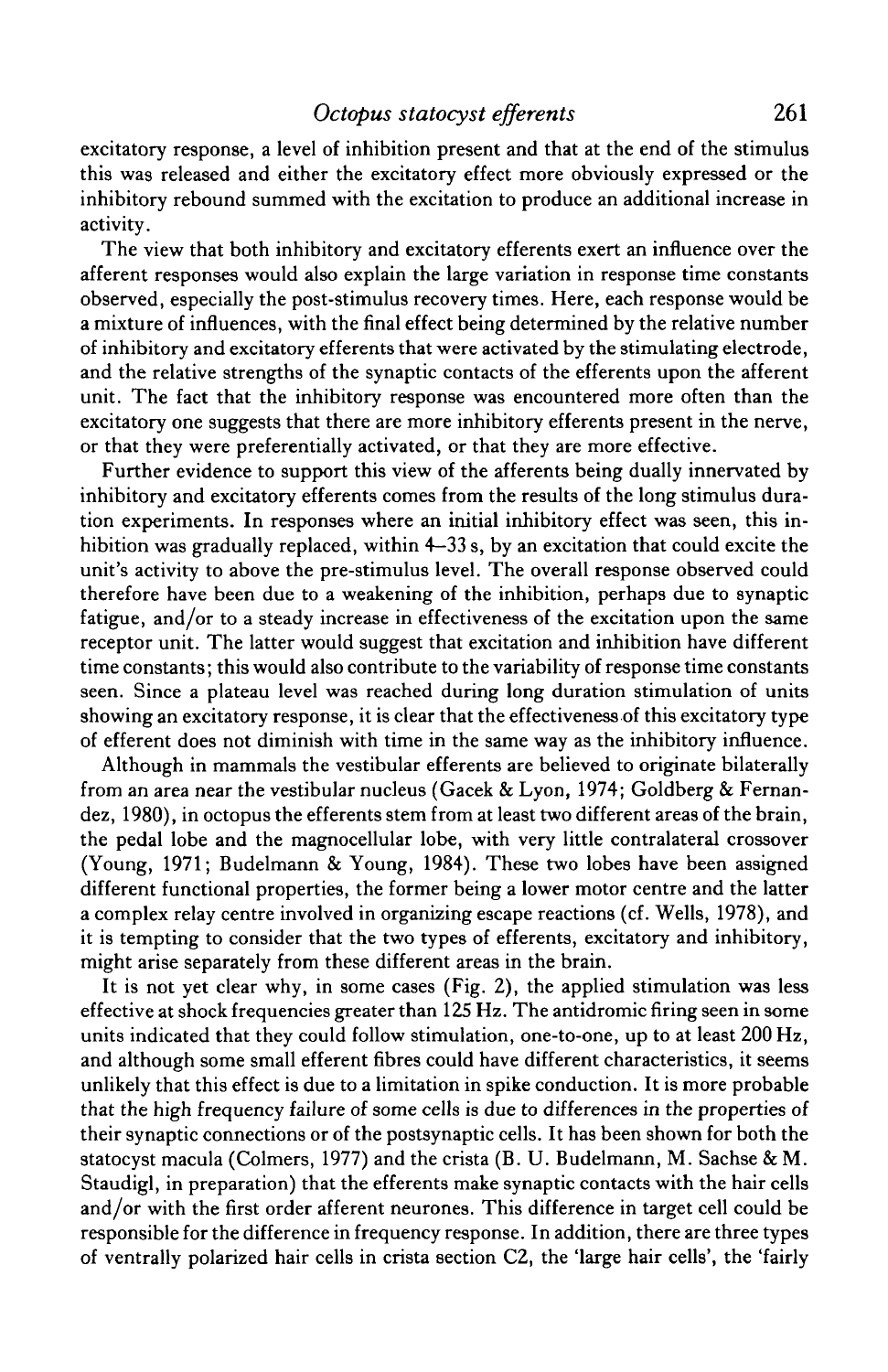large hair cells'and the'small ventral hair cells' (Young, 1960; Budelmann, 1977), and two types of first order afferent neurones (B. U. Budelmann, M. Sachse & M. Staudigl, in preparation); these could also have different properties and hence different responses to the efferent innervation.

There exists the possibility that the effects here described were not, or only partially, due to neuronal interactions within the crista epithelium. An alternative view is that the effects could have been due to the activation of muscle fibres in the wall of the statocyst sac if these were innervated from the crista nerves. Thus, a contraction of such fibres could deform the shape of the statocyst sac and hence produce a fluid movement relative to the crista that, depending on its direction, could excite or inhibit the crista hair cells. Young (1960) has reported the presence of thin muscle fibres in the statocyst wall. However, attempts to repeat this observation using a variety of light and electron microscopic techniques  $(R.$  Williamson & M. Schiwek, unpublished) have not indicated the presence of muscle fibres. Even if muscle fibres were to be present in the statocyst wall it seems unlikely that such an efferent system, acting through small displacements, would be effective, especially during fluid movements resulting from external circumstances, e.g. the animal's own movements.

Another possibility is that these efferent effects were due to the antidromic stimulation of the afferents. This is unlikely to be the case for a number of reasons. Firstly, all of the receptor units here examined were ventrally polarized and therefore first order afferent neurones and not the axons of hair cells whose membrane potential might be influenced by an antidromic spike. Secondly, none of the afferents included in the analysis were themselves antidromically activated during the recording sequence. Thirdly, afferents from crista section C2 which run in the anterior crista nerve (see Fig. 1, Williamson & Budelmann, 1985a), which was not electrically stimulated, showed similar changes in activity during the stimulation of the medial crista nerve. This last point supports the hypothesis (Young, 1960; B. U. Budelmann, M. Sachse & M. Staudigl, in preparation) that the efferents from the medial crista nerve cover the entire C2 crista section.

Although the functional significance of the statocyst efferent system is not yet known, its operation is likely to be similar to that of the vertebrate semicircular canal efferents where a variety of functional explanations have been put forward (reviewed by Klinke & Galley, 1974; Goldberg & Fernandez, 1975). In particular the feedforward mechanism, proposed for both the lateral line (Russell, 1971) and the vestibular organ (Klinke & Schmidt, 1968), is of interest. The octopus employs two different forms of locomotion, slow crawling over the sea floor and fast, jet-propelled swimming. It has been shown that the angular acceleration receptor system is of dual sensitivity (Williamson & Budelmann, 19856), presumably to cope with these two very different forms of locomotion. However, it is clear that an efferent system capable of suppressing the most sensitive inputs during a fast movement where they are likely to be swamped, and enhancing the gain of the least sensitive units during a slow movement, would be of great advantage. A similar type of dynamic adjustment of the afferent gain has been proposed for the monkey vestibular system (Goldberg & Fernandez, 1980) where the efferents are mainly excitatory.

The afferents of the octopus angular acceleration system are, in addition, sensitive to linear accelerations (Budelmann & Wolff, 1973; Williamson & Budelmann, 1985a)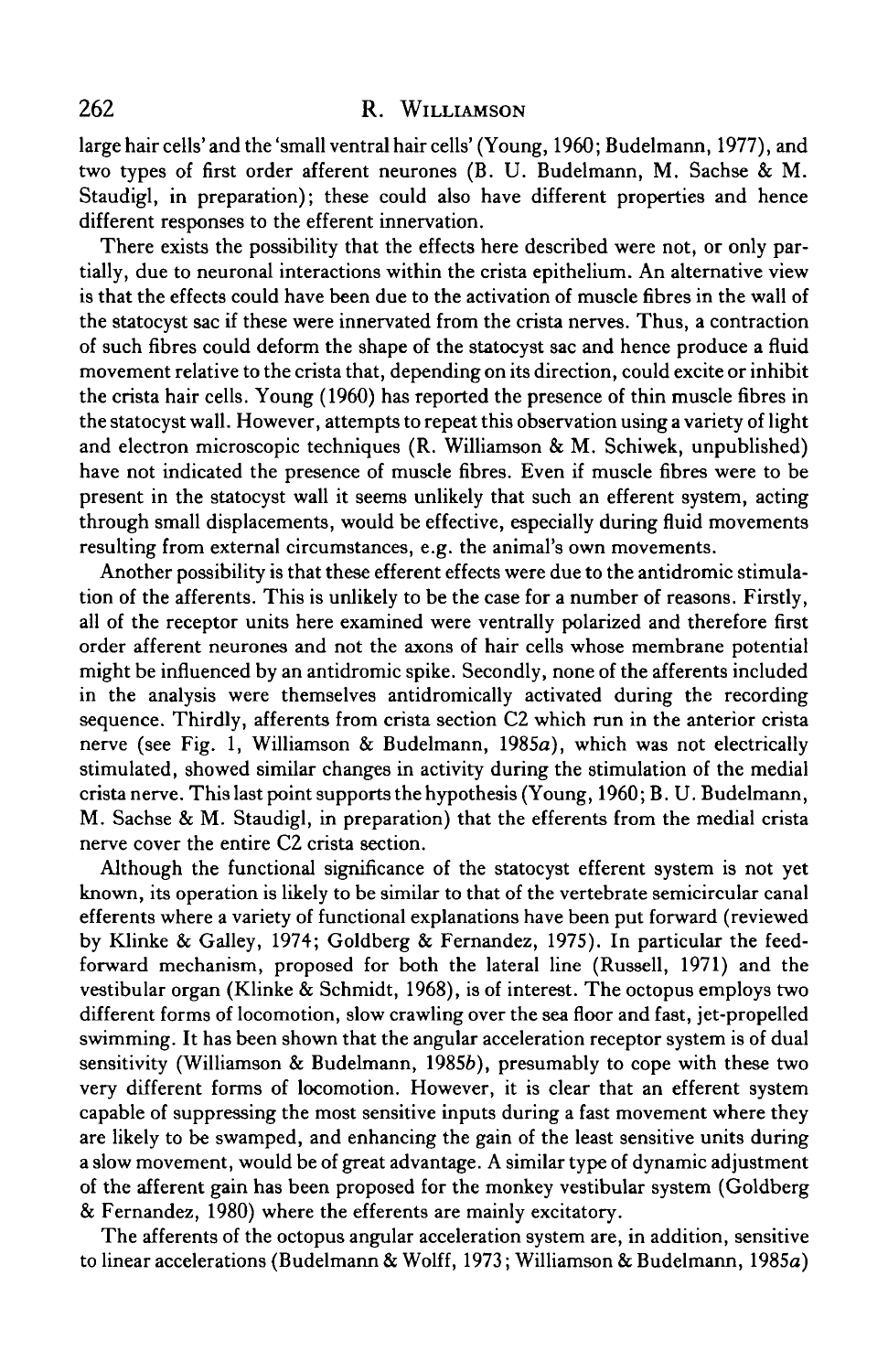and another function of the efferents could be to compensate for the changes in the afferent activity that occur when the animal changes its orientation with respect to gravity.

In conclusion, the octopus angular acceleration receptor system is innervated by efferent fibres which have inhibitory and/or excitatory effects upon the afferents. Thus this system continues to show strong parallels with the vertebrate semicircular canal system in both its afferent and efferent innervation and merits further investigation not only as an analogous receptor system displaying a high degree of evolutionary convergence but also for the light it may shed on the workings of the vertebrate receptor system.

This work was supported by grants from the Alexander von Humboldt-Stiftung and from the Deutsche Forschungsgemeinschaft (Bu 404/3-2 and SFB-4). The author would like to thank Dr B. U. Budelmann for many helpful discussions, M. Schiwek for excellent technical assistance, and the Director and staff of the Zoological Station in Naples, Italy for their hospitality and help.

#### **REFERENCES**

- BUDELMANN, B. U. (1977). Structure and function of the angular acceleration receptor systems in the statocysts of cephalopoda. *Symp. zoo!. Soc. Land.* **38,** 309-324.
- BUDELMANN, B. U. & THIES, G. (1977). Secondary sensory cells in the gravity receptor system of the statocyst of *Octopus vulgaris. Cell Tissue Res.* **182,** 93-98.
- BUDELMANN, B. U. & WOLFF, H. G. (1973). Gravity responses from angular acceleration receptors in *Octopus vulgaris. J. comp. Physiol.* **85,** 283-290.
- BUDELMANN, B. U. & YOUNG, J. Z. (1984). The statocyst-oculomotor system of *Octopus vulgaris*: cxtraocular eye muscles, eye muscle nerves, statocyst nerves and the oculomotor centre in the central nervous system. *Phil. Trans. R. Soc. Ser. B* **306,** 159-189.
- COLMERS, W. F. (1977). Neuronal and synaptic organization in the gravity receptor system of the statocyst of *Octopus vulgaris. Cell Tissue Res.* **185,** 491-503.
- DIERINGER, N., BLANKS, R. H. I. & PRECHT, W. (1977). Cat efferent vestibular system: weak suppression of primary afferent activity. *Neurosci. Letters* 5, 285—290.
- GACEK, R. R. & LYON, M. (1974). The localization of vestibular efferent neurons in the kitten with horseradish peroxidase. Acta oto-laryngol. 77, 92-101.
- GOLDBERG, J. M. & FERNANDEZ, C. (1975). Vestibular mechanisms. A *Rev. Physiol.* 37, 129-162.
- GOLDBERG, J. M. & FERNANDEZ, C. (1980). Efferent vestibular system in the squirrel monkey: anatomical location and influence on afferent activity. *J. Neurophysiol.* **43,** 986—1025.
- GOVARDOVSKII, V. I. (1971). Some characteristics and dynamics of the endolymph in cephalopod statocysts. *J. evol. Biochem. Physiol.* 7, 347-351.
- GRIBENSKI, A. & CASTON, J. (1974). Etude électrophysiologie des diverses catégories de fibres et leur importance num£rique dans le nerf ampullaire d'un canal semicirculaire chez la grenouille *(Rana esculenta). C. R. Seanc. Soc. Biol.* **168,** 99-101.
- HARTMAN, R. & KIJNKE, R. (1980). Efferent activity in the goldfish vestibular nerve and its influence on afferent activity. *Pftugers Arch, ges. Physiol.* **388,** 123-128.
- KLINKE, R. & GALLEY, N. (1974). Efferent innervation of vestibular and auditory receptors. *Physiol. Rev.* **54,** 316-357.
- KLINKE, R. & SCHMIDT, C. L. (1968). Efferente Impulse im Nervus vestibularis bei Reizung des kontralateralen Otolithenorgans. *Arch. ges. Physiol.* **304,** 183-188.
- KONDO, H. (1978). Efferent system of the lateral ocellus in the dragonfly: its relationships with the ocellar afferent units, the compound eyes, and the wing sensory system..?, *comp. Physiol.* **125,** 341—349.
- MADDOCK, L. & YOUNG, J. Z. (1984). Some dimensions of the angular acceleration receptor systems of cephalopoda. *J. mar. biol. Ass. UJC* **64,** 55-79.
- MESSENGER, J. B. (1969). The effect on locomotion of lesions to the visuo-motor system in *Octopus. Proc. R. Soc.B* **167,** 252-281.
- PATTERSON, J. A. & SILVER, S. C. (1983). Afferent and efferent components of *Octopus retina. J. comp. Physiol.* **151,** 381-387.